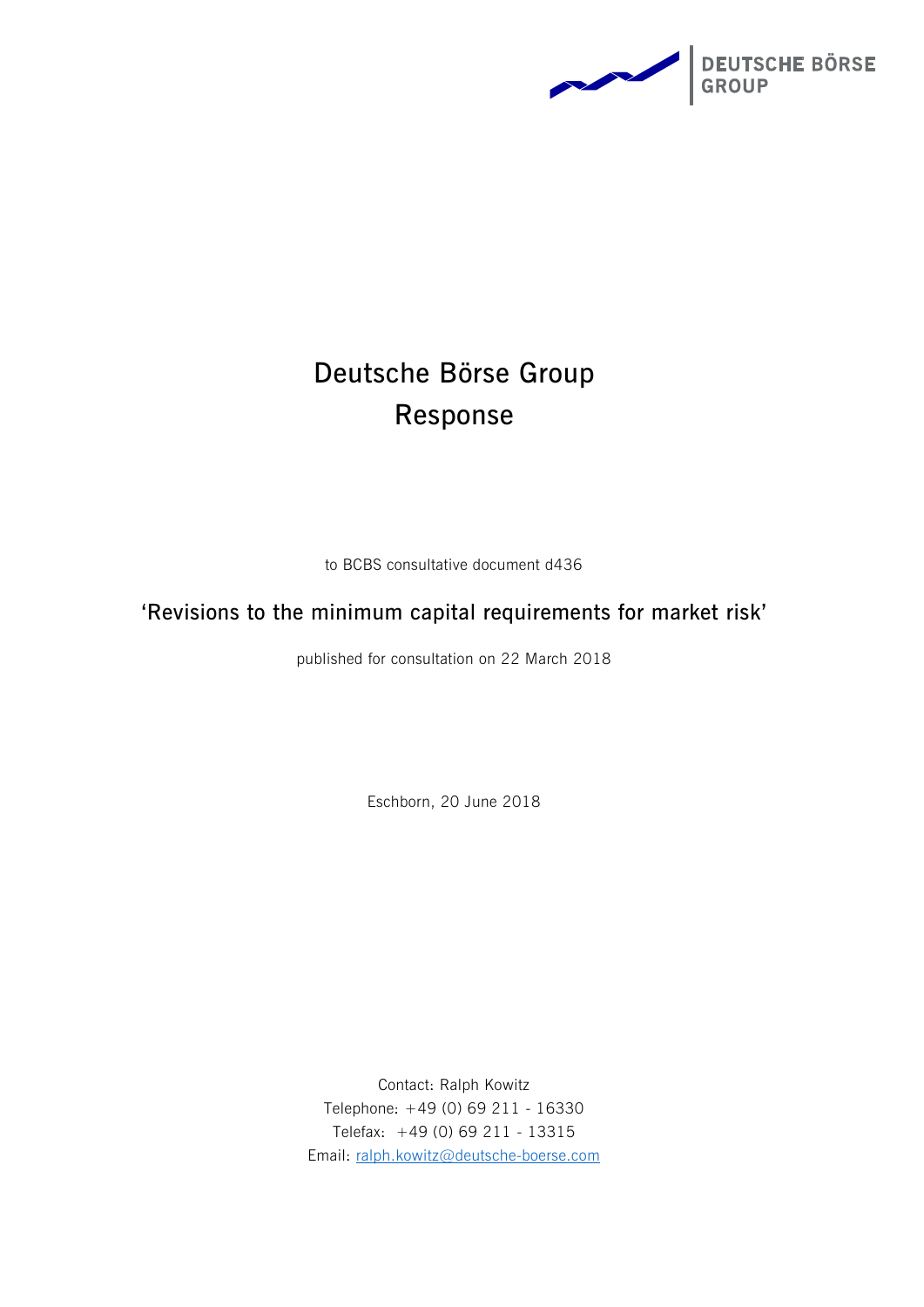### **A. Introduction**

Deutsche Börse Group (DBG) welcomes the opportunity to comment on BCBS consultative document on 'Revisions to the minimum capital requirements for market risk' published on 22 March 2018.

DBG operates in the area of financial markets along the complete chain of trading, clearing, settlement and custody for securities, derivatives and other financial instruments and acts as such as a provider of highly regulated financial market infrastructures (FMIs).

Deutsche Börse AG as the parent company of the group operates the Frankfurter stock exchange, one of the largest regulated markets in Europe. In addition, several other products and services of DBG such as market data, indices, CSD and CCP services are in summary supporting financial stability and transparency of financial markets. With its business activities DBG contributes to the overall political aim as outlined i.a. at the Pittsburgh summit in 2009, throughout the regulatory initiatives of FSB, the Basel Committee, CPMI as well as IOSCO and other international fora.

Among others, Clearstream Banking S.A., Luxembourg and Clearstream Banking AG, Frankfurt/Main, acting as (I)CSD<sup>1</sup>, as well as Eurex Clearing AG as a leading European Central Counterparty (CCP), are authorised as credit institutions within the scope of the European Capital Requirements Directive (CRD) and Capital Requirements Regulation (CRR) which transposed i.a. the Basel III rules into European law. Clearstream subgroup is supervised on a consolidated level as a financial holding group.

However, all our group entities in scope of CRD/CRR and therefore Basel III rules are offering limited banking activities ancillary to their function as financial market infrastructure. In order to operate as a FMI and in line with the dedicated regulatory framework (e.g. CPSS-IOSCO principles for financial market infrastructures as of April 2012) as well as generally recognised business practices, the business model of our group entities is risk averse and grants loan only in connection with clearing, settlement and custody activities for very short durations (and in general on a collateralised basis without intended financial leverage). None of our entities is performing proprietary trading in order to gain trading profits, they are purchasing securities only for intended long-term investments and are entering into a few derivatives positions for limited hedging purposes only. Any arising market risk comprises almost only foreign exchange risk but in general solely to a very limited extent.

Cash received out of the functions of our companies is based on the sole discretion of the clients<sup>2</sup>. It is invested with low credit risk and to a large degree without maturity transformation. For the CCP business collateral taken is the consequence of the general political preference for CCP cleared business especially for financial derivatives. Those collaterals and our capital are invested to a large extend into sovereign debt instruments with highest liquidity and credit quality. These instruments are held with the intention to hold them until they mature. Only instruments listed on an exchange provide the required level of liquidity in order to generate funds quickly if needed. As a consequence of proper organisational set-up, we clearly distinguish between (i) trading activities and related controls and (ii) the management of any investments which is performed via a trading desk.

**.** 

<sup>&</sup>lt;sup>1</sup> (International) Central Securities Depository;

<sup>&</sup>lt;sup>2</sup> Margin/collateral requirements may be fulfilled by either cash or securities up to the discretion of the client.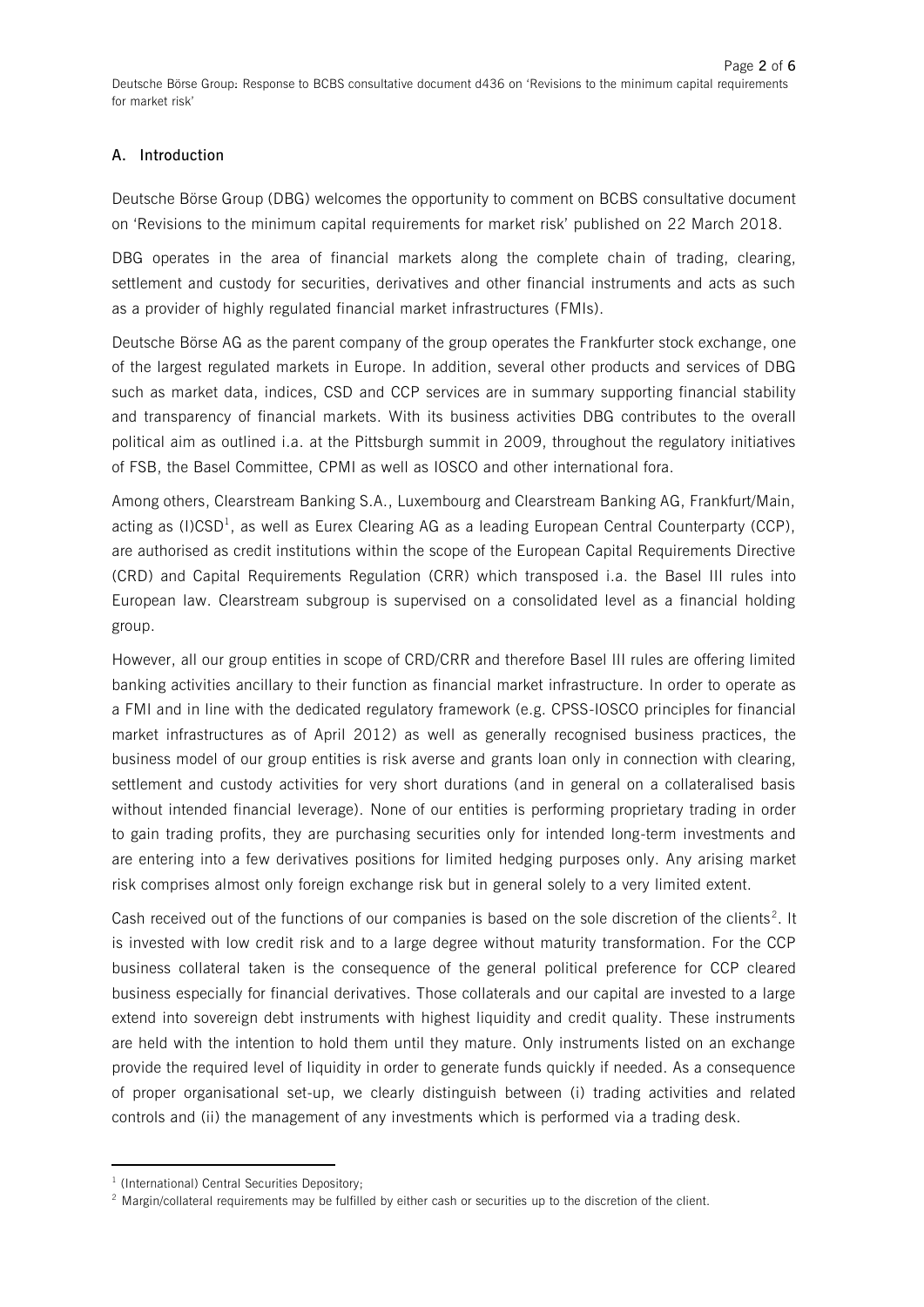The document at hand contains our general remarks to the revised market risk framework (Part B) as well as specific comments on the consultative paper and on open issues (Part C).

#### **B. General comments**

 $\overline{a}$ 

We appreciate that the BCBS keeps the discussion on market risk with all stakeholders ongoing and consequently is taking action to adjust the market risk framework as published in January 2014. We regard the resulting postponement of the implementation of the revised rules as a logical consequence and clearly welcome this approach. As such, we regard a thorough setup of the rules with a timely delay as being superior to implementing rules quicker that contain identified substantial weaknesses.

Based on our business we are hardly impacted by the rules on market risk capital charge and as such do not comment in details on those. However, our group companies are covered by the current Basel rules as well as by the proposed adjustments on certain organisational aspects and the trading book/banking book boundary. We in general refer back to our comments we have made in the previous consultative procedures<sup>3</sup> and the topics raised at that time. Regarding our organisational comments, we clearly welcome the amendment that instruments that are managed/acquired via a trading desk are not assigned to the trading book by default anymore. As proper governance arrangements require a trading desk also for liquidity management in the banking book, the linkage of trading desk and trading book was not appropriate. As such, we appreciate that the BCBS has deleted this point in paragraph 13.

The amendments made to the allocation of items to the trading book and banking book respectively by type of instrument or activity are only minor. We still see the need for **substantial** adjustments. Also our comments regarding the treatment of securities lending transactions are neither considered in the Basel standard nor in the current proposal. Therefore, we comment in more detail in Part C on the following topics:

- a) Definition of the trading book/banking book boundary by type of instrument/activity and
- b) Treatment of securities lending transactions in the market risk framework.

<sup>&</sup>lt;sup>3</sup> DBG Statement on BCBS 219: [https://www.bis.org/publ/bcbs219/deutscheboersegro.pdf;](https://www.bis.org/publ/bcbs219/deutscheboersegro.pdf) DBG Statement on BCBS 265: [https://www.bis.org/publ/bcbs265/deutscheboersegroup.pdf;](https://www.bis.org/publ/bcbs265/deutscheboersegroup.pdf)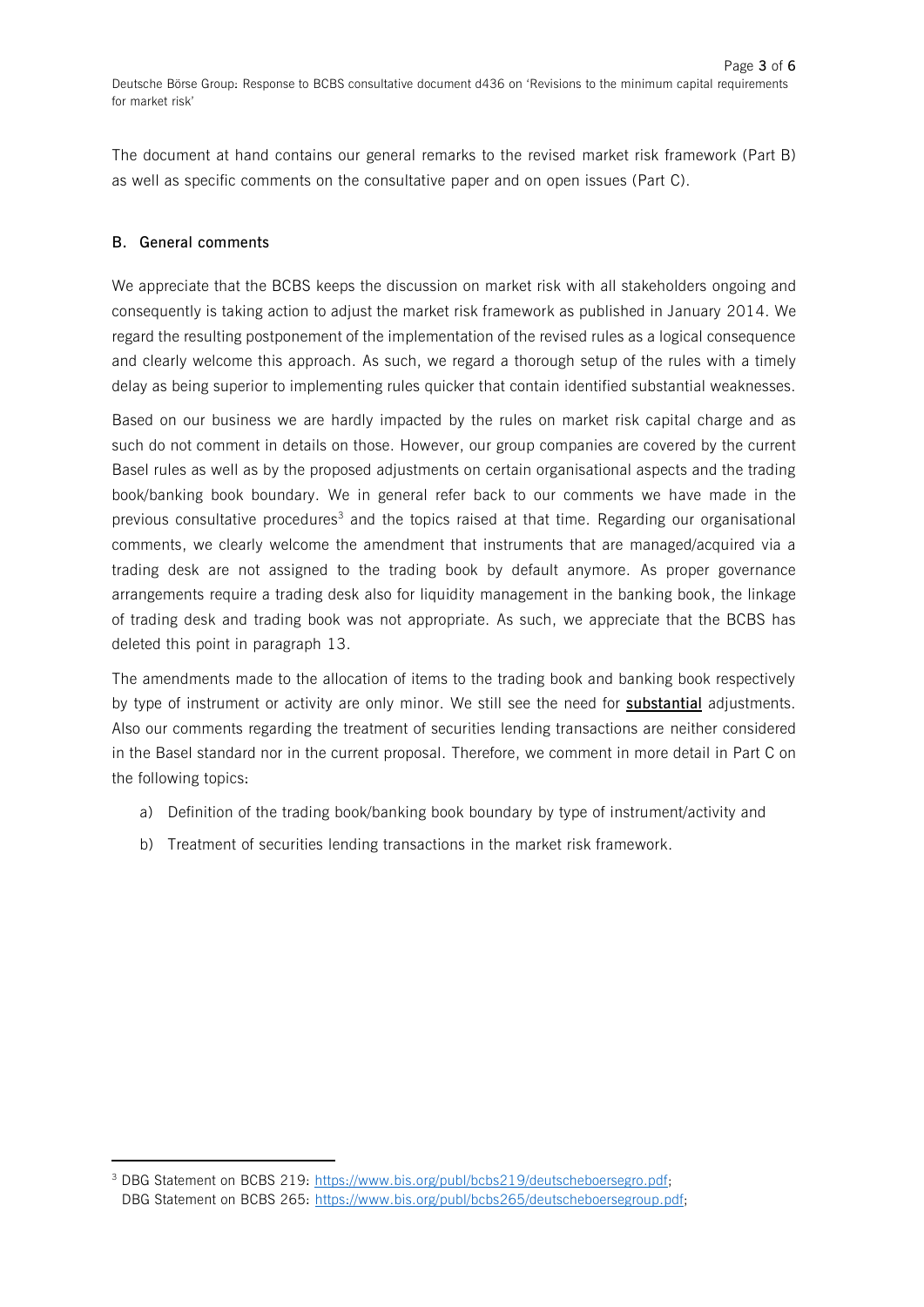#### **C. Specific comments and open issues**

#### **a) Definition of trading book/banking book boundary by type of instrument/activity**

The market risk framework as published in January 2014 redefines the trading book/banking book boundary. In order to assign a financial instrument to the trading book or to the banking book it focuses more on the characteristics of the respective financial instrument than on the bank's intent of gaining short-term profits. The targeted rules led to allocations of financial instruments that penalised transparent instruments transacted on highly regulated and transparent markets compared to less transparent, mainly OTC traded instruments. This contradicts the general aims of the overarching regulatory principles.

In general, the main criterion for assigning instruments to the trading book or to the banking book should be the underlying intention of the trade to generate short-term profits or not. As such, we see allocating transactions depending on the underlying instrument or the type of (possible) trading venue to one of both books critical. Nevertheless, we understand that for some instruments no active market and/or related market value is present. Under these circumstances, a direct assignment of these positions to the banking book may be justifiable as a reasonable approach (paragraph 15). In these cases, the presumption of a missing trading intent seems to be meaningful. Nonetheless, the resulting capital requirements of these positions should be appropriate and reasonably sufficient conservative. The market risk of these less liquid instruments is most likely higher than those that have a regulated market and frequently updated price quotes. The capital treatment in any case should not structurally prefer and incentivise less liquid instruments compared to instruments that follow the regulatory intended path of being listed/traded on regulated markets or being centrally cleared.

In contrast, we do not support allocating certain instruments to the trading book automatically without considering the trading intent. As such, we continue to oppose paragraphs 13 and 16 of the Basel standard also as amended by the consultative paper.

The previously said is especially true for listed equities and equity investments in funds:

- **Listed equites** cannot be considered as (highly) liquid solely relying on the fact that these instruments are listed on an regulated exchange.
	- $\triangleright$  The criterion 'listed' does not give any evidence that the respective instrument is 'liquid' as well, even though it can be assumed that this is most likely the case when they are listed in an index as the related demand should be present (assuming a 'normal' trading volume).
	- $\triangleright$  In case listed equities are reasonably considered as liquid due to an regulated market, regularly updated price quotes and related demand, this circumstance does not imply a trading intent per-se as well. For example, a strategic participation in a listed company by holding more than 10% of the company's equity would lead to a direct assignment to the trading book. The allocation of strategic investments to the trading book without any intention to trade in the foreseeable future cannot be intended by the BCBS. The resulting consequences are neither reasonable nor appropriate.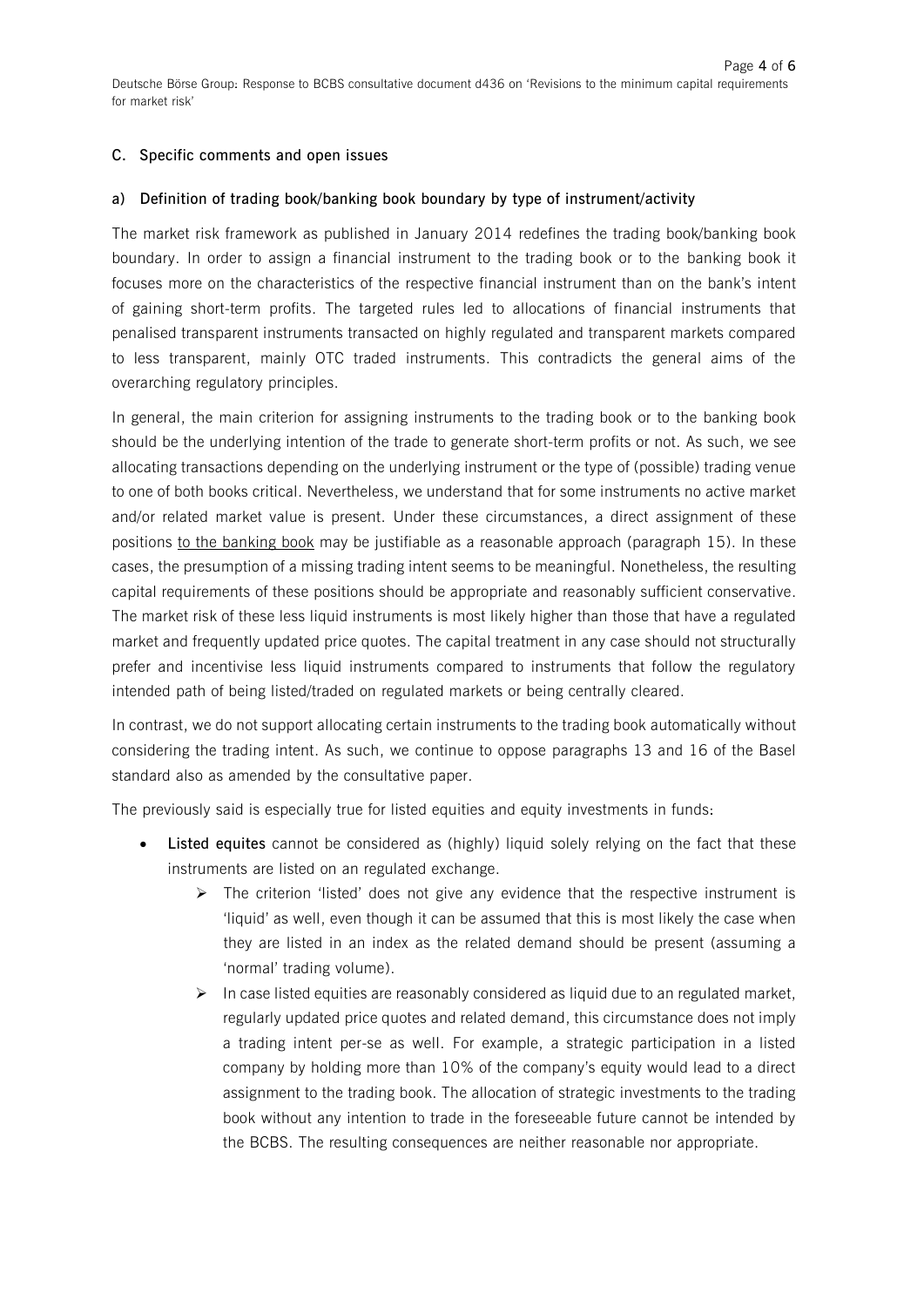Listed equities should not be treated more conservative than unlisted equities for the purpose of regulatory capital charge.

 Regarding **equity investments in funds**, we also see room for improvement of the underlying criteria to assign these exposures per default to one of both books. One of the criteria for the allocation of equity investments in funds (paragraph 15a) to the trading book is whether a look-through in a fund is possible or not<sup>4</sup>. In case the look-through is feasible, also according to the revised wording of the consultative paper, the investment shall be assigned to the trading book and therefore higher operational and capital requirements are associated compared to an equity investment into a fund were no look-through is possible. Thus, the treatment of less transparent funds is considered in principle as being more favourable which contradicts the general regulatory approach to foster trading via regulated markets and overall transparency. In contrast, we value such investments as being more risky or at least of the same level of risk and this should be reflected at least with same operational and capital requirements. From our point of view, the look-through approach seems not to be an adequate criterion to assign funds to the respective book at all.

In this context, we additionally ask the Committee to clarify what is meant by 'equity' investment in a fund and what look-through comprises of. In case of the equity investment, we understand it is targeted for investment in funds with underlying investments in (listed or un-listed) equities.<sup>5</sup> Related to the look-through approach, we wonder if only effective lookthrough is targeted for or whether also a mandate-based approach would be covered. If both categories are included, we wonder how a credit institution with good risk management practises could invest in such vehicle at all as the institution would not know where it invests in. If only the effective look-through would be taken into account, 'cherry picking' would be made possible.

 **Investments** of accumulated funds in investment funds or in listed equities **in order to cover future pension and similar obligations** have to be treated appropriately. In case such or similar investments are done according to the accounting standard in the books of the bank, clearly no trading intent can be assumed. Consequently, the allocation of such investments by type of the instrument to the trading book is inappropriate. We therefore once more ask the Basel Committee to reconsider its approach in a fundamental manner.

## **b) Treatment of securities lending transactions in the market risk framework**

 $\overline{a}$ 

Also the revised proposal in our view seems not to be appropriate with regard to positions on securities lending transactions. At least some clarifications are needed. In general, we do not see any market risk resulting from securities lending transactions as borrowed securities has to be returned regardless

<sup>4</sup> The additional criterion of necessary daily price quotes in our view makes sense in line with our argument given in the second paragraph of Section C of this paper. However, we rather prefer to formalise it in paragraph 15 as a criterion to allocate all funds not delivering daily valuation.

<sup>5</sup> This brings the additional complexity that direct investment in unlisted equities is classified in the banking book while indirect investments via a fund with look-through possibilities contrary to that would mandatory classify for the trading book (daily price quotes assumed as well).